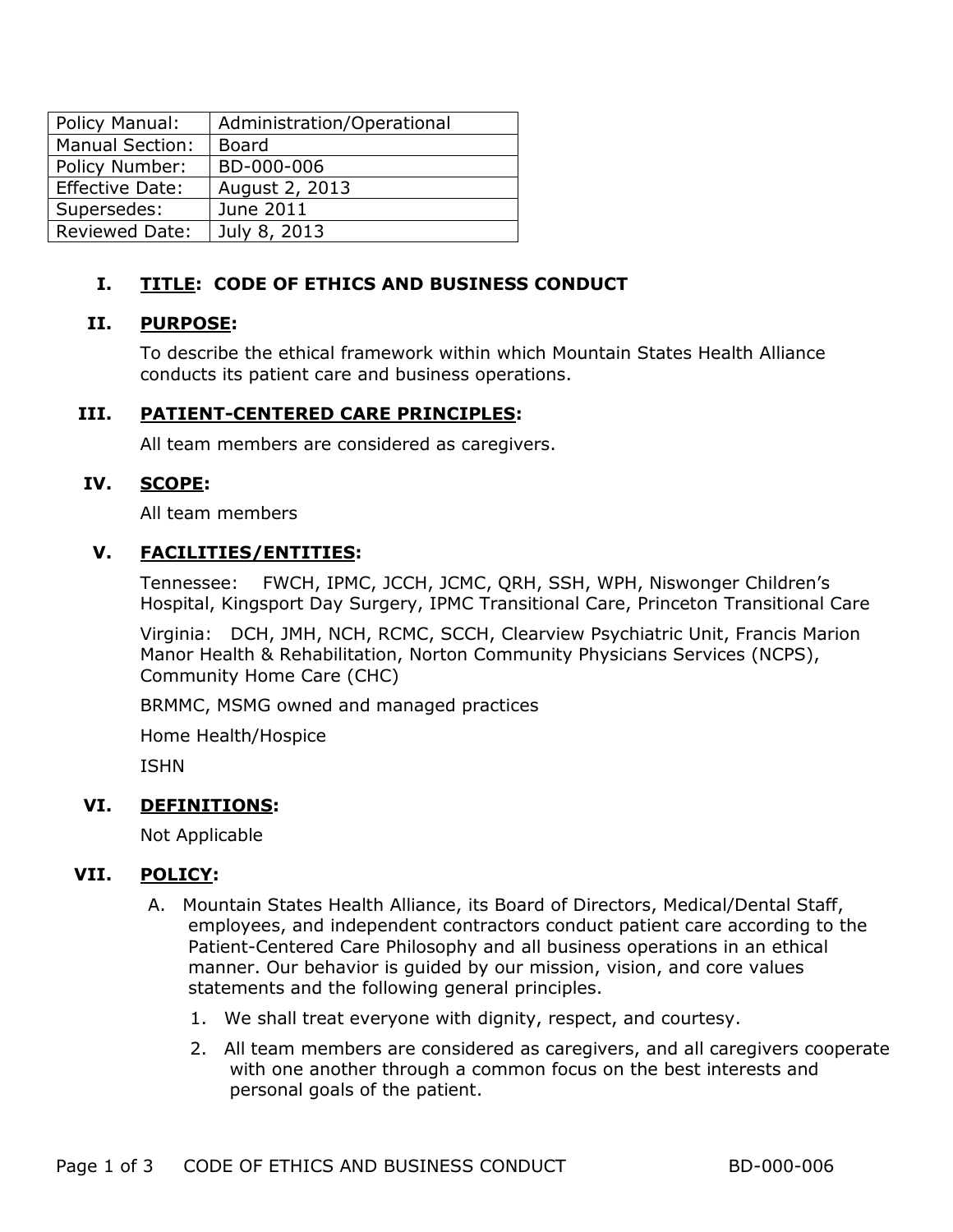- 3. Our primary commitment is to the health, safety, and rights of the patient, whether an individual, family, friends, group, or community.
- 4. Care is provided in a healing environment of comfort, peace, support, openness and honesty.
- 5. We shall provide services only to those patients for whom we can safely care within this organization, and no patient with a medical necessity will be turned away due to an inability to pay or for any other reason unrelated to patient care.
- 6. Care is customized and reflects patient needs, values, and choices and is based on continuous healing relationships, with the patient being the source of control for their care.
- 7. Patient confidentiality is preserved with knowledge and information being shared only among care partners, physicians, and other caregivers with a "need to know".
- 8. Caregivers owe the same duties to self as to others, including the responsibility to preserve integrity and safety, to maintain competence, and to continue personal and professional growth.
- 9. We shall adhere to a uniform standard of care throughout the organization.
- 10. We shall continuously seek to improve our skills and the quality of our care and add new technology in a prudent manner, while striving to cut costs.
- 11. We shall make clinical decisions on identified patient health care needs, not financial risks or incentives.
- 12. We shall abide by all professional standards, laws and regulations governing the operations of our organization, and we shall fairly and accurately represent ourselves and our capabilities.
- 13. We shall meet, or exceed, all standards and requirements imposed upon us by licensing and accrediting bodies.

## **VIII. PROCEDURE:**

- A. The Code of Ethics and Business Conduct conveys the standards of ethical and legal behavior that is expected of all team members, Physicians/Allied Health Personnel, Independent contractors, and vendors.
- B. The Code of Ethics and Business Conduct booklet is provided to all new team members during orientation, to new vendors or independent contractors and is provided to all new Physicians/Allied Health Personnel.
	- 1. Individuals receiving a hard-copy of The Code of Ethics and Business Conduct must sign an acknowledgment of receipt or complete a computerized acknowledgment of receipt.
	- 2. The Code of Ethics and Business Conduct document is accessible at all times in electronic format on the MSHA Intranet.
- C. The Code of Ethics and Business Conduct is reviewed annually and modifications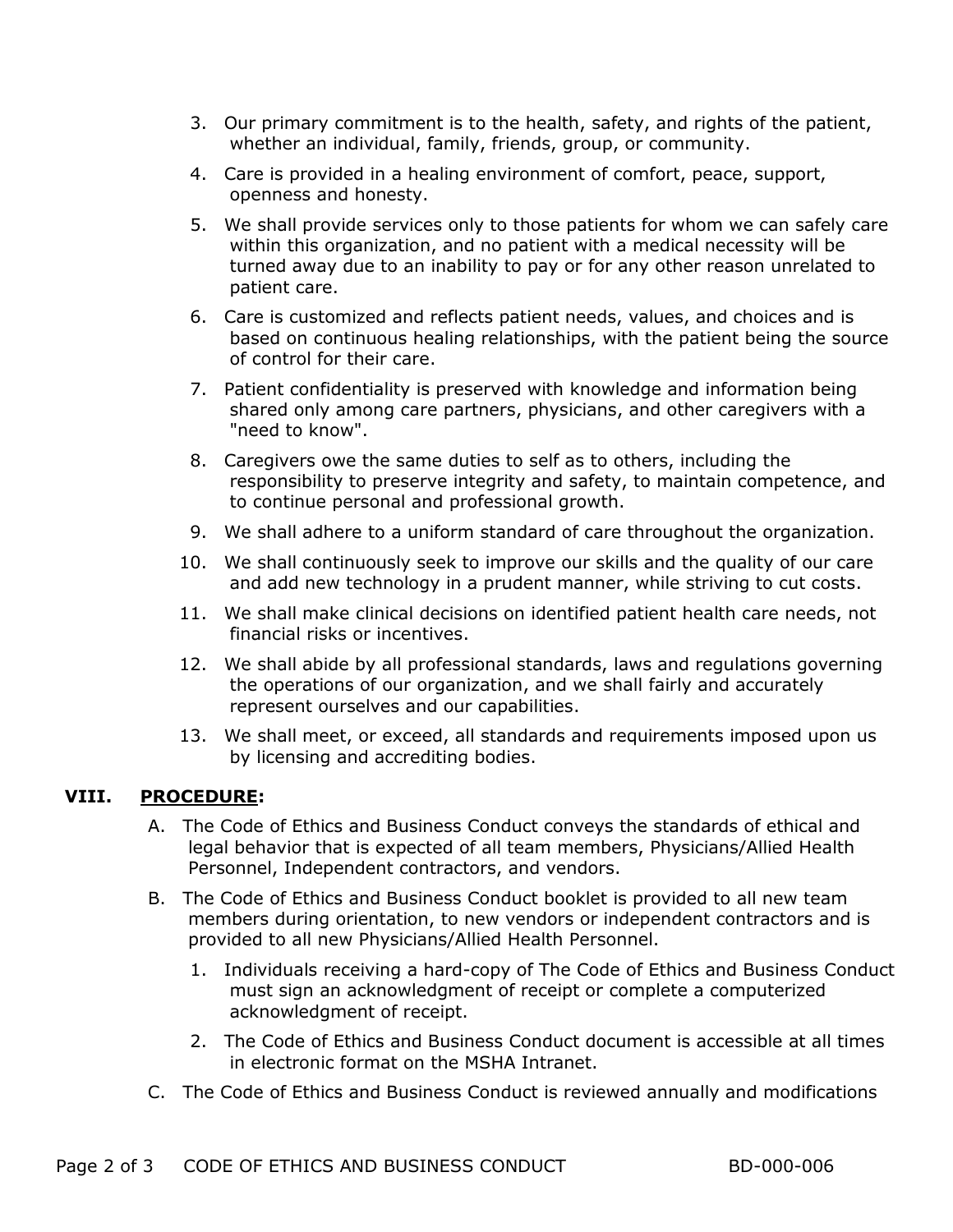are submitted to the Board for approval.

- D. All individuals subject to the Code of Ethics and Business Conduct are expected to adhere to the Standards.
	- 1. Failure to do so will result in disciplinary action up to and including termination of employment, removal from the Medical Staff or be excluded as a participating vendor.

## **LINKS:**

Code of Ethics and Business Conduct – MSHA

Code of Ethics and Business Conduct – Norton Community Hospital

Chair, MSHA Board Date Date Date Date Date Date Date

 $\_$  , and the set of the set of the set of the set of the set of the set of the set of the set of the set of the set of the set of the set of the set of the set of the set of the set of the set of the set of the set of th President and Chief Executive Officer, MSHA Date Date

 $\_$  , and the set of the set of the set of the set of the set of the set of the set of the set of the set of the set of the set of the set of the set of the set of the set of the set of the set of the set of the set of th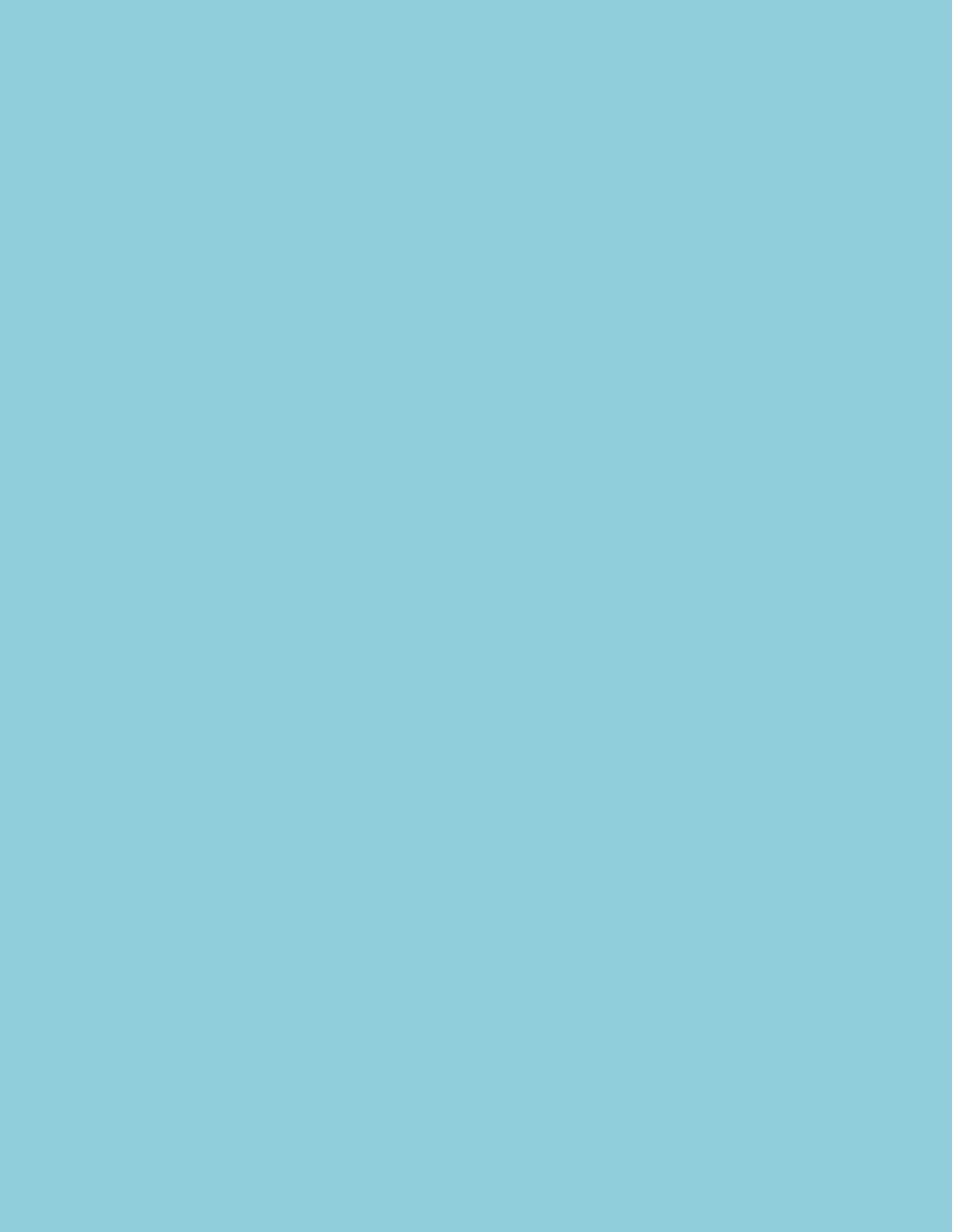| Policy Manual:         | Adminstration/Operational  |
|------------------------|----------------------------|
| <b>Manual Section:</b> | Fiscal Services - Policies |
| Policy Number:         | CBO-400-011                |
| Effective Date:        | October 4, 2013            |
| Supersedes:            | February 2013              |
| <b>Reviewed Date:</b>  | September 12, 2013         |

# **I. TITLE: CHARITY POLICY – FISCAL SERVICES**

## **II. PURPOSE:**

To outline the guidelines that ensure MSHA reviews all requests for charity in a fair and equitable manner.

## **III. PATIENT-CENTERED CARE PRINCIPLES:**

All team members are considered as caregivers.

## **IV. SCOPE:**

Mountain States Corporate Billing Office (CBO) team members

## **V. FACILITIES/ENTITIES:**

#### MSHA Corporate

Tennessee: FWCH, IPMC, JCCH, JCMC, QRH, SSH, WPH, Niswonger Children's Hospital, Kingsport Day Surgery, IPMC Transitional Care, Princeton Transitional Care

Virginia: DCH, JMH, NCH, RCMC, SCCH, Clearview Psychiatric Unit, Francis Marion Manor Health & Rehabilitation

## **VI. DEFINITIONS:**

Not Applicable

## **VII. POLICY:**

- A. Mountain States Health Alliance has established a strong mission to meet the medical needs of the communities it serves. It is the mission of Mountain States Health Alliance to:
	- 1. Treat all patients equally- with dignity and respect
	- 2. Evaluate all requests for financial assistance using established general guidelines while allowing for unique financial circumstances
	- 3. Respond promptly to patient inquiries regarding their bills and requests for financial assistance
	- 4. Ensure outside collection agencies follow hospital billing and collection guidelines
	- 5. Follow a consistent collection protocol that ensures MSHA communicates with the patient regarding their financial liability prior to services being rendered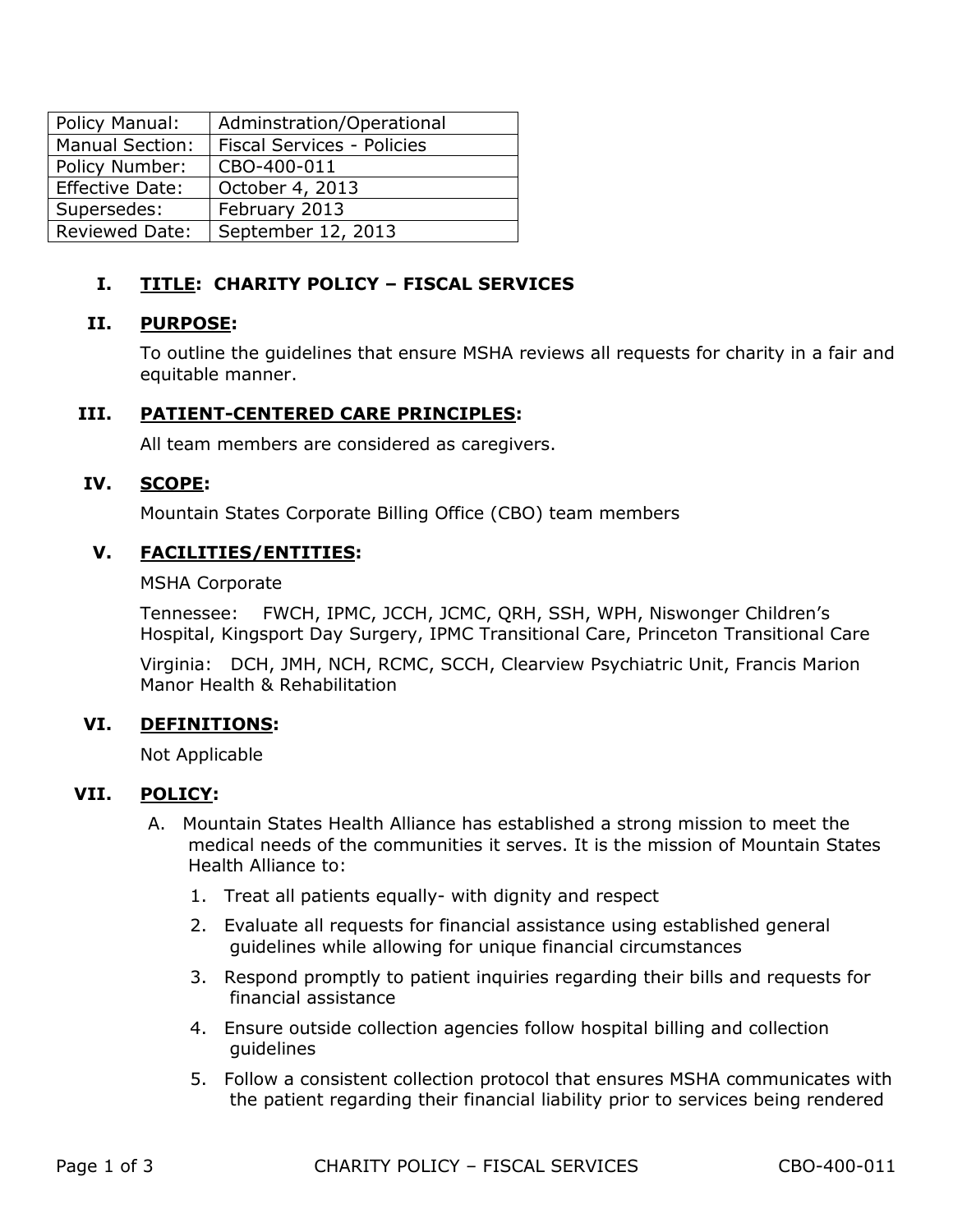- B. Mountain States Health Alliance recognizes its obligation to provide quality health care to those who are unable to pay. Given the alliance's limited financial resources, this policy is designed to balance the hospital's obligation with its financial resources and to ensure that those receiving free or partially compensated care meet defined financial qualifications. All charity cases must be accompanied by a completed financial assistance form and supporting documentation.
	- 1. Charity eligibility will be determined by review of the Financial Assessment Form, documents presented in support of the information on the Financial Assessment Form, and verification of assets.
	- 2. Charity eligibility determination will be made post-service and on an episodic basis with the exceptions outlined below:
		- a. Lactation consultations
			- i. If approved, the charity determination will be in effect for the duration of the breastfeeding of that child, which could encompass multiple encounters.
		- b. Oncology services
			- i. If approved, the charity determination will be in effect for six (6) months or duration of treatment regimens, whichever occurs first.
		- c. Appropriately referred Appalachian Mountain Project Access patient visits are extended 100% charity per contractual arrangement.
		- d. As of July 1, 2011, patient days covered by Tennessee Department of Mental Health grant are extended 100% charity per grant provisions.
		- e. High dollar implant cases may be pre-screened for charity prior to procedure.
	- 3. Charity eligibility encompasses the following patients: Patients with Medicaid eligibility after the date of service, patients that are deceased with no estate, patients with Virginia SLH funds exhausted and Medicaid eligible encounters where benefits limits have been exhausted.
	- 4. Mountain States Health Alliance charity guidelines are based on the National Poverty Guidelines for the applicable year.
	- 5. Charity awards are not based solely on income.
		- a. Unique financial circumstances are weighed and assets will be verified and these factors can change the category of eligibility.
	- 6. The decision as to the amount of charity write-off will be made by Customer Service Center supervision under the direction of the Customer Service Center Director.
	- 7. Elective or non life threatening procedures are not eligible for charity consideration.
	- 8. Charity determination may be retroactive for all dates of services, as determined by the screener at the time of the application.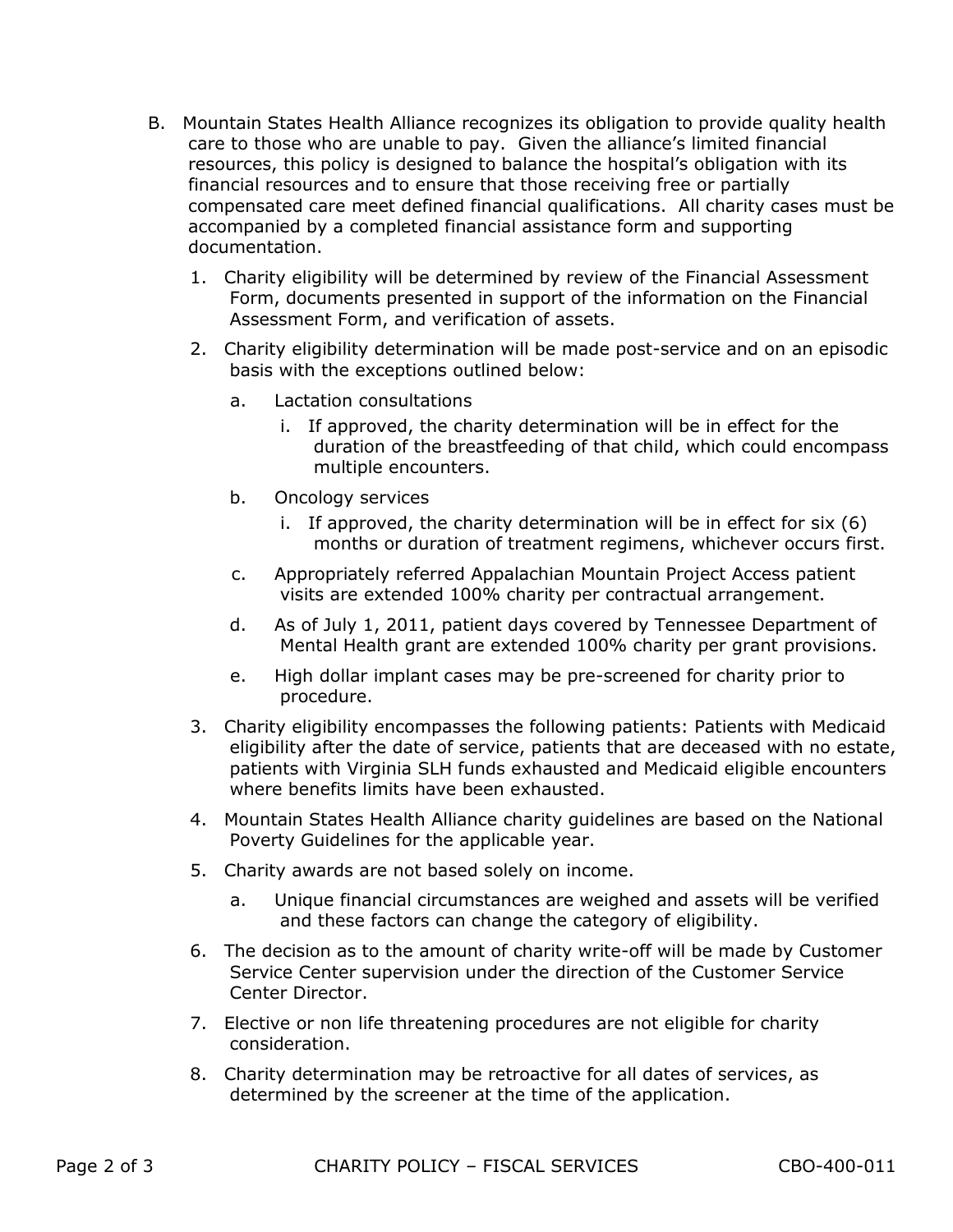- 9. Charity determinations are based on the current, outstanding balance of an account.
	- a. Any payments previously made to the account balance are not refunded.

 $\_$  , and the set of the set of the set of the set of the set of the set of the set of the set of the set of the set of the set of the set of the set of the set of the set of the set of the set of the set of the set of th

 $\_$  , and the set of the set of the set of the set of the set of the set of the set of the set of the set of the set of the set of the set of the set of the set of the set of the set of the set of the set of the set of th

## **LINKS:**

National Poverty Guidelines

Chair, MSHA Board Date Date Date Date Date Date Date

President and Chief Executive Officer, MSHA Date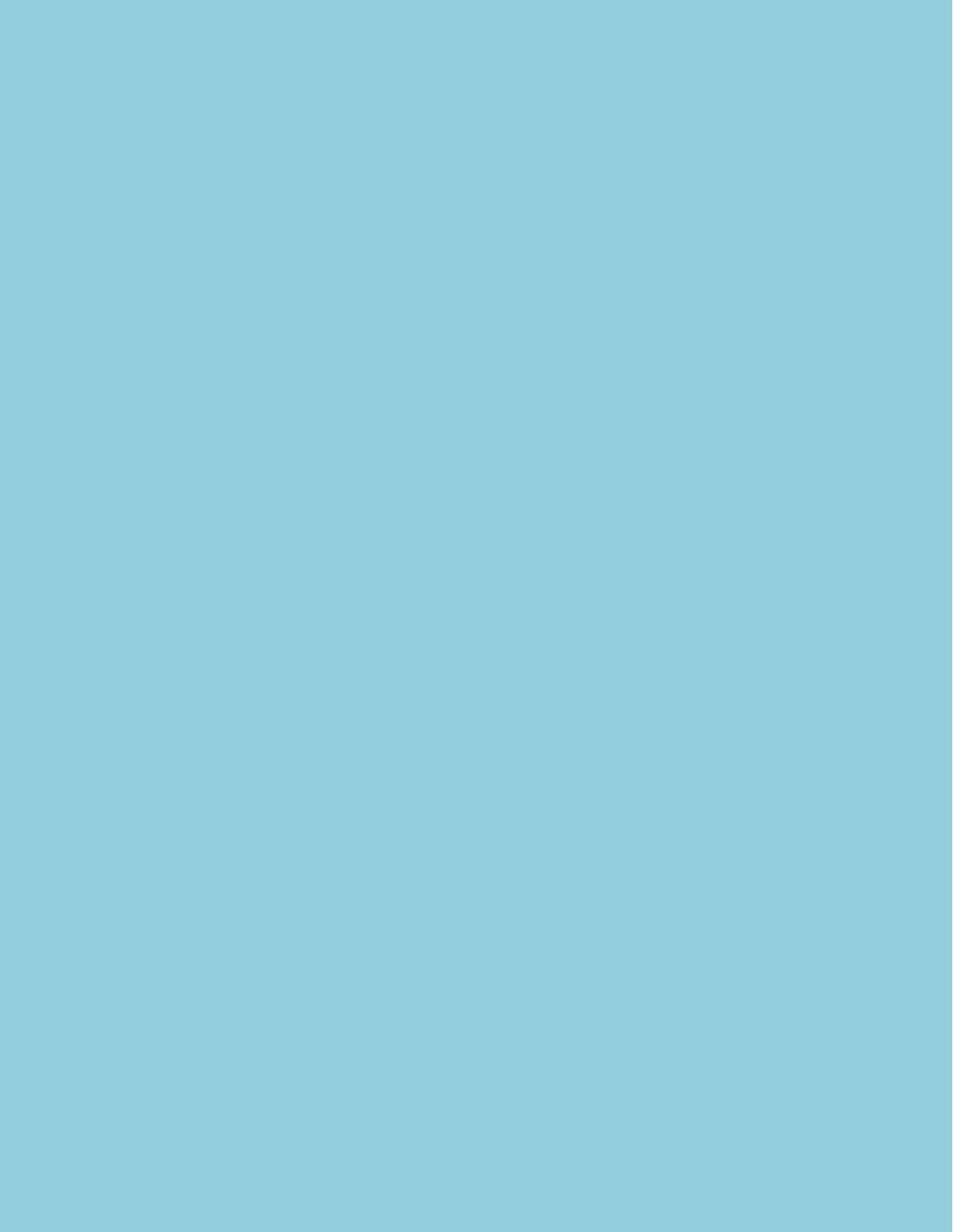| Policy Manual:         | Administration/Operational |
|------------------------|----------------------------|
| <b>Manual Section:</b> | <b>Fiscal Services</b>     |
| Policy Number:         | CBO-400-007                |
| Effective Date:        | April 11, 2014             |
| Supersedes:            | <b>April 2013</b>          |
| <b>Reviewed Date:</b>  | April 11, 2014             |

# **I. TITLE: COLLECTION AGENCY PROCESS – FISCAL SERVICES**

## **II. PURPOSE:**

To detail process of accounts placed with outside collection agencies.

### **III. PATIENT-CENTERED CARE PRINCIPLES:**

All team members are considered as caregivers.

### **IV. SCOPE:**

All MSHA Corporate Business Office (CBO) Team Members

### **V. FACILITIES/ENTITIES:**

#### MSHA Corporate

Tennessee: FWCH, IPMC, JCCH, JCMC, QRH, SSH, UCMH, WPH, Niswonger Children's Hospital, Kingsport Day Surgery, IPMC Transitional Care, Princeton Transitional Care, Unicoi County Nursing Home

Virginia: DCH, JMH, NCH, RCMC, SCCH, Clearview Psychiatric Unit, Francis Marion Manor Health & Rehabilitation, Norton Community Physicians Services (NCPS), Community Home Care (CHC)

BRMMC owned and managed practices

Home Health/Hospice

ISHN

#### **VI. DEFINITIONS:**

Not Applicable

## **VII. POLICY:**

Accounts the CBO's self pay collection unit is unable to successfully collect are placed with an outside collection agency on a regular basis.

#### **VIII. PROCEDURE:**

- A. Monthly, accounts are transferred to the bad debt file on the Patient Accounts system and an electronic file of these accounts are sent to outside collection agencies for further collection efforts.
- B. MSHA utilizes one (1) primary collection agency; one (1) secondary agency.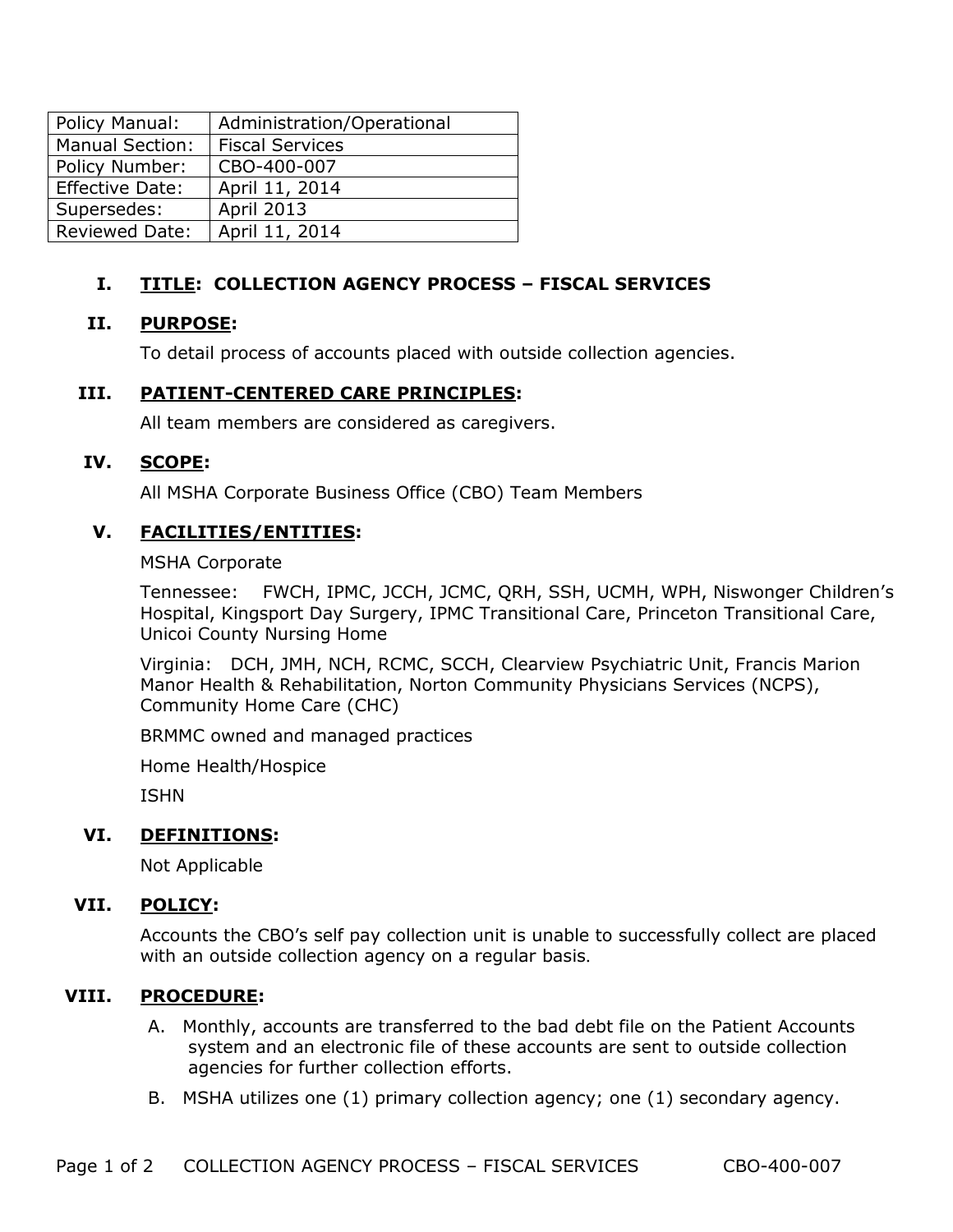- C. Monthly, the agencies send electronic files to MSHA containing payments received in their office and posted in their system that day to MSHA accounts.
	- 1. These payments are applied to the patient's accounts on the Patient Accounts system.
- D. Daily, electronic payment files are sent back to the agencies from MSHA containing payments made at MSHA and posted to the patient's accounts.
	- 1. The agencies update this payment information back into their collection system.
- E. Monthly, the agencies send checks and remittances to the CBO detailing the total payments applied to the accounts in the month regardless of where the payments were made.
	- 1. These remittances list the paid amount, patient name, date of payment, amount due the agency and the amount due MSHA.
	- 2. The amount paid, amount due the agency and the amount due MSHA are totaled at the end of the remittance.
	- 3. The amount due the agency is the negotiated fee for services as outlined in the contracts.
	- 4. The remittances are balanced to the Patient Accounts system reports for accuracy.
	- 5. Check requests are submitted to Accounts Payable for the amounts verified due to the agencies and the payments are mailed by the Accounts Payable department.
- F. All accounts; regardless of primary payer classification, remain with the primary agencies as long as an acceptable payment arrangement has been established.
	- 1. Accounts deemed uncollectible by the agencies are closed and returned to MSHA.
		- a. Examples of uncollectible accounts are bankruptcies and deceased patients with no estate.
	- 2. These accounts are sent back via electronic file transfer and a credit adjustment to the account in Patient Accounts is posted to zero out the balance.
- G. Accounts that the primary agency has been unsuccessful in collecting are sent to a secondary agency for collection efforts.
	- 1. Reporting of payments and monthly billing of services occurs in the same manner at the primary agency process.

 $\_$  , and the contribution of the contribution of  $\overline{\phantom{a}}$  ,  $\overline{\phantom{a}}$  ,  $\overline{\phantom{a}}$  ,  $\overline{\phantom{a}}$  ,  $\overline{\phantom{a}}$  ,  $\overline{\phantom{a}}$  ,  $\overline{\phantom{a}}$  ,  $\overline{\phantom{a}}$  ,  $\overline{\phantom{a}}$  ,  $\overline{\phantom{a}}$  ,  $\overline{\phantom{a}}$  ,  $\overline{\phantom{a}}$  ,  $\over$ 

Vice President, Revenue Cycle, MSHA Date Date Date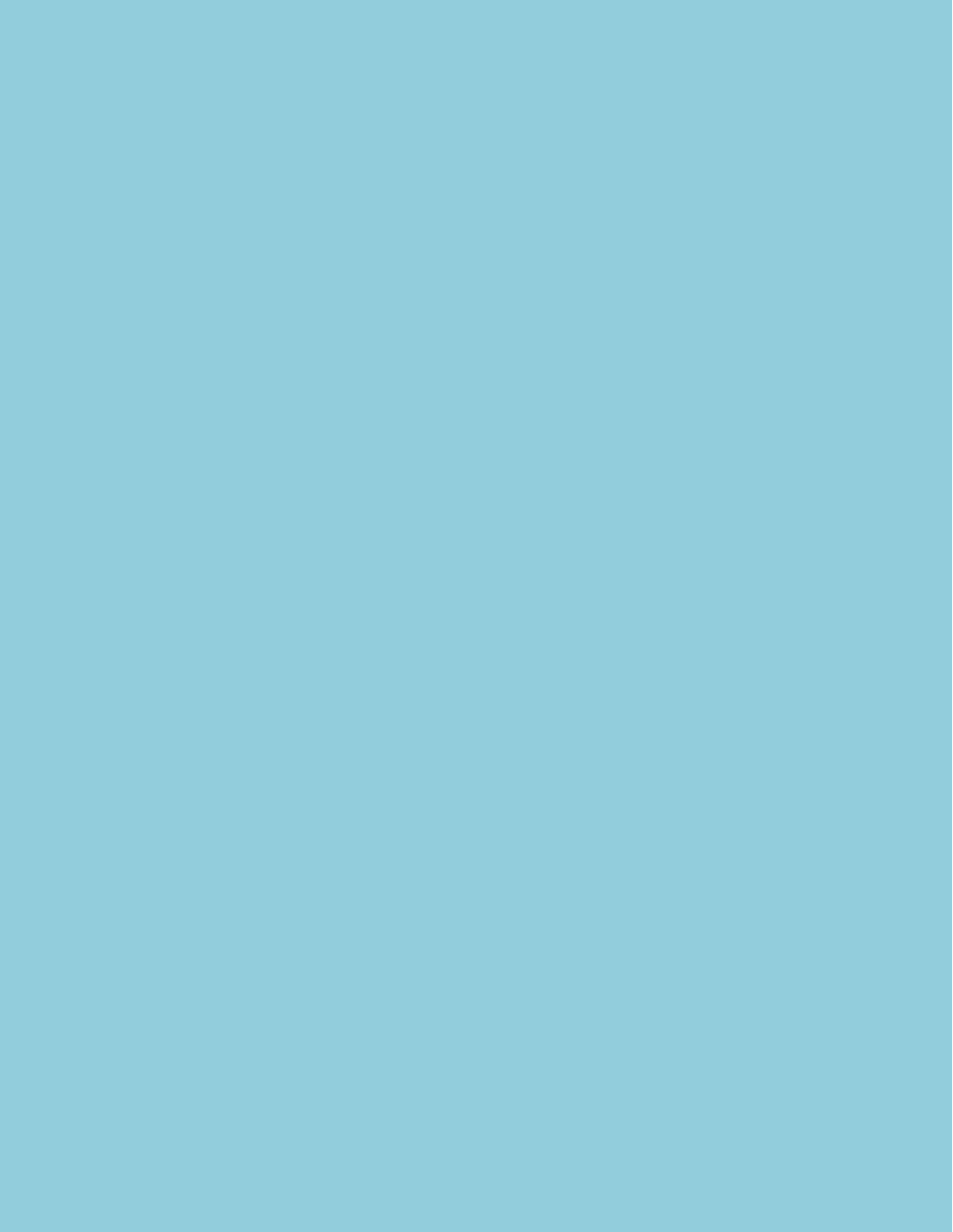| Policy Manual:         | Administration/Operational        |
|------------------------|-----------------------------------|
| <b>Manual Section:</b> | <b>Fiscal Services - Policies</b> |
| Policy Number:         | ADM-400-018                       |
| Effective Date:        | January 9, 2015                   |
| Supersedes:            | February 2014                     |
| <b>Reviewed Date:</b>  | January 8, 2015                   |

# **I. TITLE: CREDIT AND COLLECTION POLICY – PATIENT ACCOUNTS**

# **II. PURPOSE:**

To outline general guidelines that allows for a fair and equitable system for credit and collection of payments from patients served by Mountain States Health Alliance.

## **III. SCOPE:**

All team members

# **IV. FACILITIES/ENTITIES:**

MSHA Corporate

Tennessee: FWCH, IPMC, JCCH, JCMC, QRH, SSH, UCMH, WPH, Niswonger Children's Hospital, Princeton Transitional Care, Unicoi County Nursing Home

Virginia: DCH, JMH, NCH, RCMC, SCCH

# **V. DEFINITIONS:**

- A. **Self-pay portion:** The amount owed by patients without insurance or deductible and co-payments required of patients with insurance coverage.
- B. **Non-emergent:** If the procedure being ordered is on the established nonemergent classification table or the diagnosis code supporting the order is on the non-emergent code list, the encounter would be deemed non-emergent.

# **VI. POLICY:**

- A. Mountain States Health Alliance has established a strong mission to meet the medical needs of the communities it serves. It is the mission of Mountain States Health Alliance to:
	- 1. Treat all patients equally with dignity and respect.
	- 2. Evaluate all requests for financial assistance using established general guidelines while allowing for unique financial circumstances.
	- 3. Respond promptly to patient inquiries regarding their bills and requests for financial assistance.
	- 4. Ensure outside collection agencies follow facility/entity billing and collection guidelines.
	- 5. Follow a strong collection program that enables Mountain States Health Alliance is able to communicate financial responsibility to the patient prior to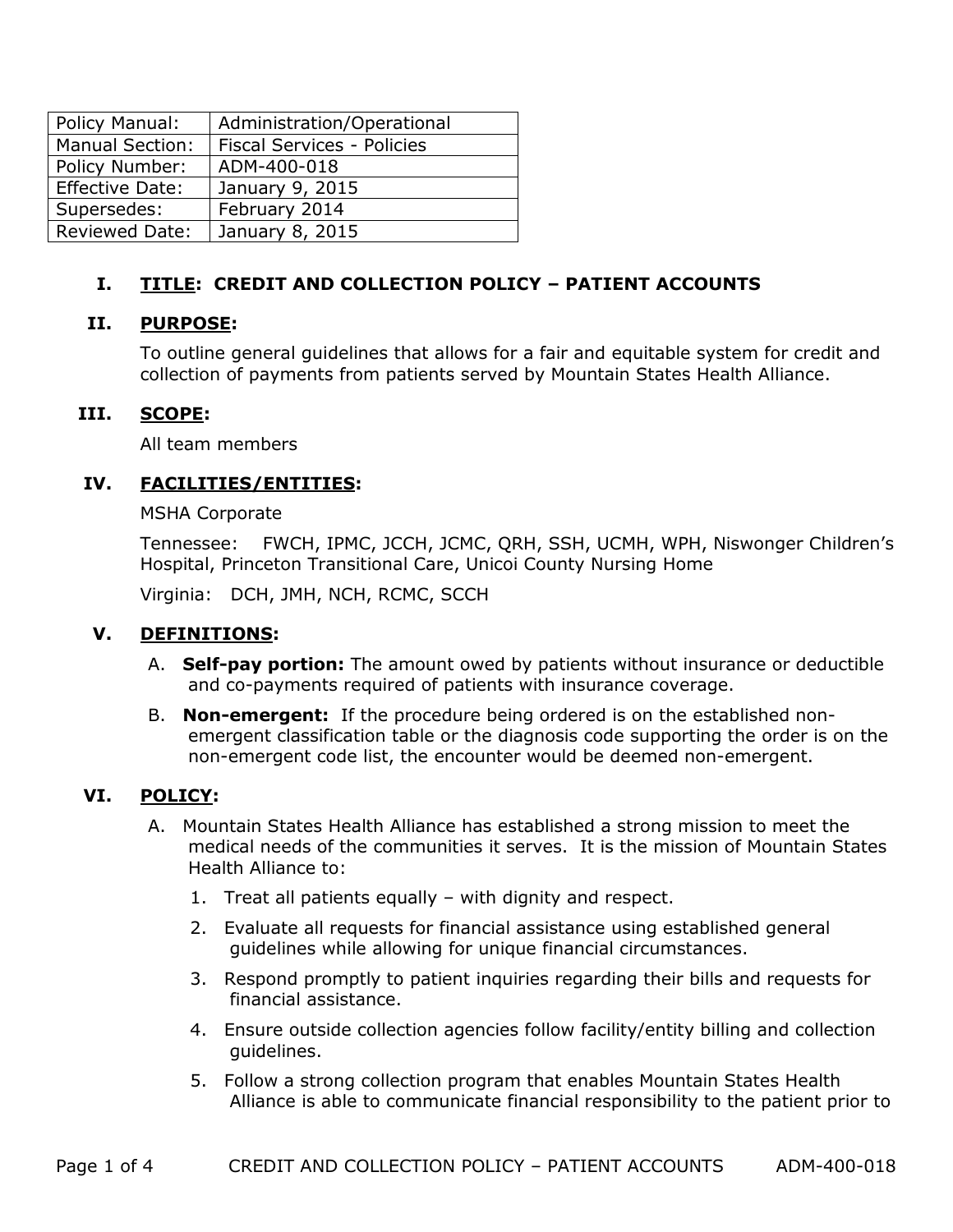service.

- B. Mountain States Health Alliance (MSHA) has established sound guidelines to provide direction to team members in their interactions with patients and guarantors.
	- 1. Patients receiving services at MSHA facilities will be treated under the payment arrangement and financial options outlined in this policy.
	- 2. MSHA recognizes its obligation to provide quality health care to those who are unable to pay.
	- 3. In addition, MSHA provides financial counselors to help uninsured patients determine sources of payment for medical bills and to help patients determine eligibility for programs such as TennCare or Medicaid.
	- 4. Patients with no health insurance will receive a discount on their facility/entity bills at MSHA.

# **VII. PROCEDURE:**

### A. **Payment arrangements**

- 1. All patients will be required to submit coverage information prior to a service being rendered.
- 2. Mountain States Health Alliance will bill insurance carriers (including managed care plans) as dictated by contracts, after verification of benefits.

#### B. **Pre-Admissions**

- 1. Mountain States Health Alliance will pre-admit all patients when possible.
- 2. The method of payment will be verified prior to the patient's admission.

#### C. **Non-Emergent Services**

- 1. Patients scheduled for these services will be evaluated and informed of financial liability PRIOR to admission.
- 2. The patient will be required to either pay 50% of their estimated out-ofpocket liability or agree to monthly payment arrangements on the full estimated amount, with the first payment due before the service is rendered.
- 3. If satisfactory payment arrangements cannot be reached with the patient prior to the scheduled procedure time, the procedure will be postponed until acceptable payment arrangements can be established.

#### D. **Emergent Services**

1. Mountain States Health Alliance will perform these services for any patient regardless of their ability to pay.

## E. **Patient Financial Options**

1. Mountain States Health Alliance provides the following guidelines for payment options.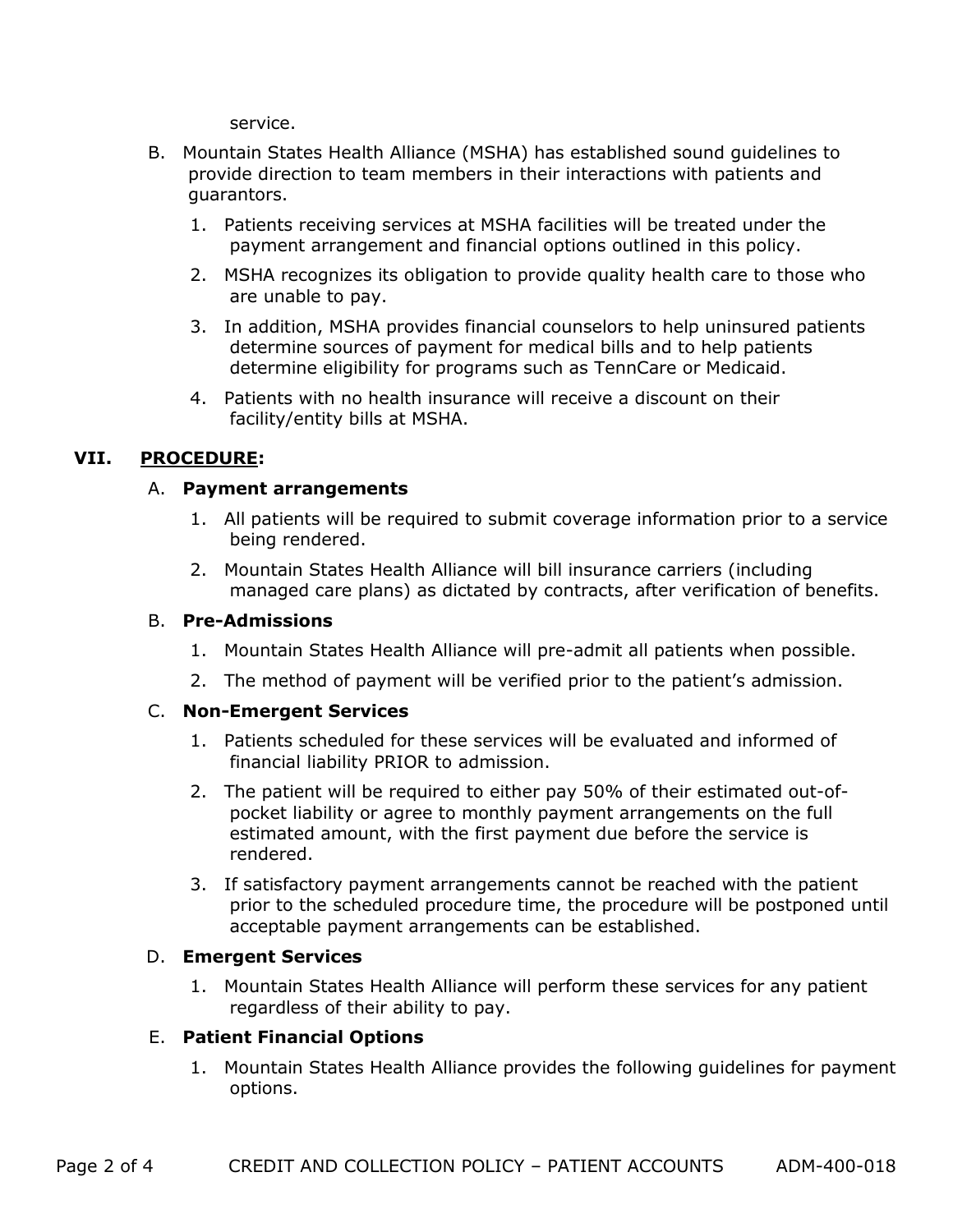- 2. Financial counselors are available to assist patients and their families with financial help, as needed.
- 3. The following payment options are available at Mountain States Health Alliance facilities:

### a. **Cash Payments**

i. If payment at discharge is not possible, the patient and/or patient's family will be reminded that the balance is due within thirty (30) days of discharge or date of service.

## b. **Credit Card Payments**

- i. Mountain States Health Alliance will accept credit card payments for patient balances.
- ii. Accepted cards are Visa, MasterCard, American Express and Discover.

### c. **Pre-Service Pay Discounts**

- i. A "pre-service pay" discount of up to 10% may be offered to patients if their liability is \$5000 or less.
- ii. If the liability is greater than \$5000, a maximum discount of \$500 can be offered, using the steps outlined in the Financial Counselor Guidelines policy.

### d. **Catastrophic High Dollar Inpatient Accounts**

- i. In special circumstances, a discount in excess of the established discounting rates can be granted.
	- 1) When determining this discount, many factors will be taken into consideration including the cost of care rendered and the Medicare inpatient Diagnosis Related Group (DRG) rate.
- ii. This offer requires the approval of the Vice President (VP) of Revenue Cycle.

#### e. **Insurance Company Requesting Audit**

- i. A 5% discount can be offered to a non-contracted payer.
- ii. The Managed Care department must be notified of any requests and included in negotiations.
- iii. The account must be thoroughly documented to reflect all negotiations.

#### f. **Payment Arrangements**

- i. Payment arrangements are available within the following guidelines:
	- 1) If the balance is less than \$500, the patient can make payments up to twenty (20) months, with a minimum monthly payment amount of \$25.00.